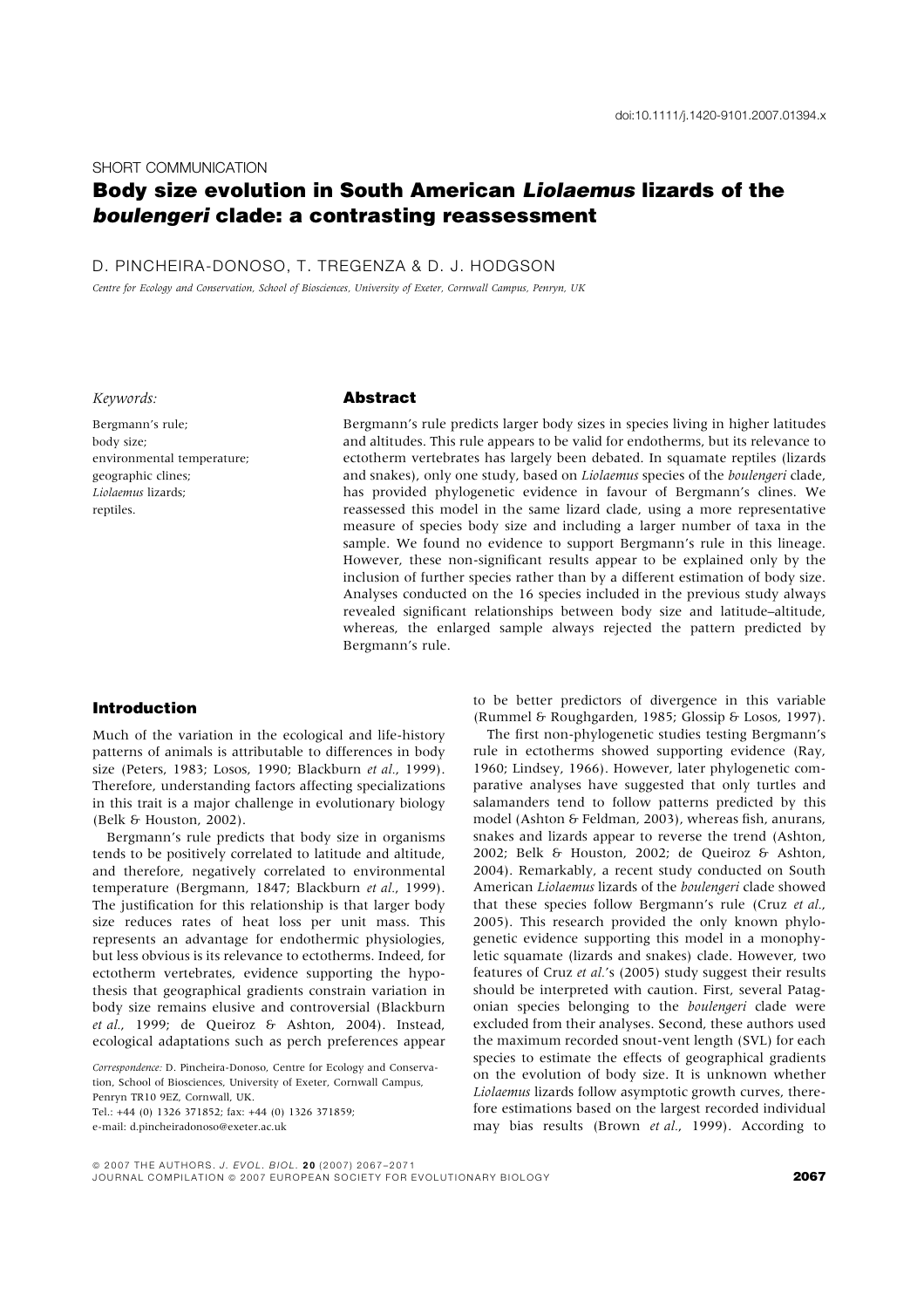Brown et al. (1999), percentiles lower than the maximum SVL provide more accurate estimates for asymptotic size in lizards that do not follow asymptotic growth curves.

Here we reassess the problem of body size evolution under geographical gradients in the Liolaemus species of the boulengeri clade, to test for compliance with Bergmann's rule. We use a larger sample of species belonging to this clade, and a different methodology to estimate SVL. Our aim is not to challenge the work of Cruz et al. (2005), but to clarify the importance of latitude and altitude in their influence on body size in lizards.

# Materials and methods

We gathered data on body size with respect to latitude and altitude from 319 individuals representing 26 species of the boulengeri clade (Cruz et al., 2005; Supplementary Material). The sample comprises individuals from both sexes studied alive in the field and specimens housed in the institutions detailed in the Appendix. Museum specimens only include lizards preserved in the field immediately after collection, whereas those kept in captivity were omitted from these analyses. Additional geographical information was taken from previously published records (Cei, 1993; Etheridge, 1993; Cruz et al., 2005; Pincheira-Donoso & Núñez, 2005). We used SVL as a proxy for body size. We calculated the arithmetic average of the largest two-thirds of the total sample of SVL measurements for each studied species (see Losos et al., 2003). As Liolaemus species of the boulengeri clade may exhibit sexual size differences, with larger males, larger females or no sexual dimorphism (Cei, 1993; Etheridge, 1993, 2000; Pincheira-Donoso & Núñez, 2005; Pincheira-Donoso et al., 2007), and because Cruz et al. (2005) did not restrict their analyses to a single sex, these mean values were calculated on the basis of both males and females, in order to estimate a mean value for the species. Whenever possible (23 of 26 species) the two-thirds of the total sample comprised a similar number of males and females.

As environmental temperatures decrease with both increasing latitude and altitude (Lutgens & Tarbuck, 1998; Ashton, 2002), we used the adjusted latitudinal midpoint (ALM) scale recently calibrated by Cruz et al. (2005). This scale and similar versions, broadly used for estimations of species' environmental conditions in comparative and multi-taxa studies (e.g. Espinoza et al., 2004; Wiens et al., 2007), combines the effects of latitude and altitude. The ALM scale is based on the assumption that environmental temperature in altitudinal transects declines 0.65 °C each 100 m of increased elevation (see also Lutgens & Tarbuck, 1998). Cruz et al. (2005) obtained a corrected latitudinal value for latitude and altitudinal thermal covariation using the formula  $y =$  $0.009x - 6.2627$ , where x represents the altitudinal midpoint for each species, and y the corrected tempera-

ture for latitude. Then, the y-value is added to the latitudinal midpoint for each species to give the ALM. We also calculated the adjusted latitudinal range (ALR) for each species, using the extremes of latitudinal and altitudinal distributions. For the regression analyses we used ln(SVL) as dependent variable, and ALM and ALR as predictor variables. Inclusion of ALR was necessary to compare species that shared a geographical centre but differed in their tolerance of ecological extremes.

We analysed data sets using two different methods (see Cruz et al., 2005), including our improved estimates of SVL for each species (see above). First, we used raw data on ln(SVL) and ALM, without explicit phylogenetic control. We analysed the 16 identifiable species of the boulengeri clade used by Cruz et al. (2005), and then a larger sample of 26 species belonging to this lineage. Second, we used independent contrasts (Felsenstein, 1985) calculated using COMPARE version 4.6b (Martins, 2004), to control for phylogenetic effects. In the first phylogenetic analysis, we re-analysed the relationship between ln(SVL) and ALM for the 16 identifiable species of the boulengeri clade used by Cruz et al. (2005). We then analysed our whole phylogenetic data set using the same procedure, but including additional species (see Supplementary Material). Variables were evaluated under the phylogenetic hypothesis of Cruz et al. (2005) and additional phylogenetic evidence provided by recent studies (Espinoza et al., 2004; Pincheira-Donoso et al., 2007; Fig. 1). As our phylogenetic hypothesis is based on



Fig. 1 Phylogenetic relationships between the Liolaemus species of the boulengeri clade.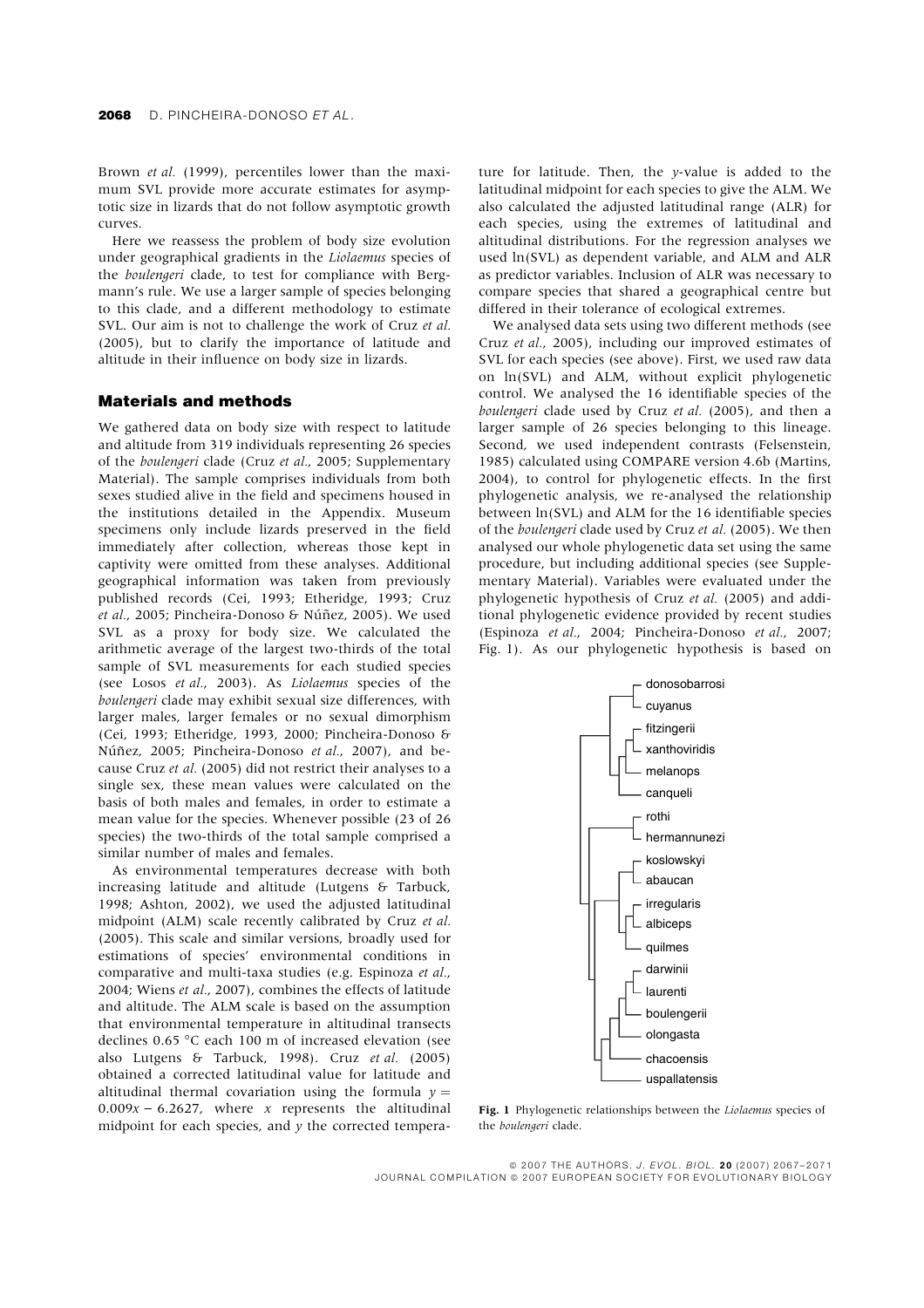different data sets, we applied a speciational model assuming branch lengths equal to 1.0 (Espinoza et al., 2004; Martins, 2004). Following Cruz et al. (2005), we checked for the absence of phylogenetic autocorrelation using Abouheif's (1999) test for serial independence (TFSI). Analyses of standardized residuals and Cook's distance values  $(< 1.0$ ) revealed that the addition of new species did not introduce potential outliers into the regression model (Cook & Weisberg, 1982).

## Results

#### Re-analysis of species used by Cruz et al. (2005)

Linear regression of ln(SVL) against ALM for a common subset of 16 species of the boulengeri clade supported Cruz et al.'s (2005) evidence for Bergmann's rule in these lizards (raw data,  $R^2 = 0.364$ ,  $F_{1,15} = 8.002$ ,  $P = 0.013$ ; independent contrasts,  $R^2 = 0.284$ ,  $F_{1,15} = 5.560$ ,  $P =$ 0.033, Fig. 2).

#### Analysis of the expanded clade

Bivariate regression analyses revealed that ALM does not predict increasing variation in species body size when using the entire data set of 26 species of the boulengeri clade (see above; also Supplementary Material) and estimating SVL on the basis of the two largest thirds of the total sample (raw data,  $R^2 = 0.067$ ,  $F_{1,25} =$ 1.730,  $P = 0.201$ ; independent contrast analysis,  $R^2 =$ 0.081,  $F_{1,18} = 1.496$ ,  $P = 0.238$ , Fig. 2). Analysis of independent contrasts using this model revealed no contribution of ALR to variation in body size  $(F_{1,18} =$ 0.245,  $P = 0.614$ ). We found no evidence for phylogenetic autocorrelation after independent contrast analysis (Abouheif, 1999; Cruz et al., 2005) using tests for serial independence (Reeve & Abouheif, 2003) with



IC adjusted latitudinal midpoint (°S)

Fig. 2 Linear regression of independent contrasts for ln(SVL) against adjusted latitudinal midpoint in the Liolaemus species of the boulengeri clade, using the species analysed by Cruz et al. (2005; see above) (open circles, dashed line  $y = 0.013x$ ) and a new phylogenetic model that includes additional taxa in the phylogeny (filled circles, solid line represents no significant linear relationship).

1000 random shuffles and 1000 random phylogenyrotations (independent contrasts,  $ln(SVL)$ ,  $P = 0.376$ ; ALM,  $P = 0.076$ .

#### Explanation of results

We consider two possible reasons why the results of our expanded analysis may not be due simply to an improvement of statistical power. First, we used a different methodology for measuring SVL. Second, the species added to the clade sample may have been biased or 'extreme' in some way. We can discount both mechanisms. First, non-significant relationships were also observed if we analysed the maximum recorded SVL for the expanded clade (raw data,  $R^2 = 0.091$ ,  $F_{1,25} = 2.389$ ,  $P = 0.135$ ; independent contrast analysis,  $R^2 = 0.085$ ,  $F_{1,18} = 1.585$ ,  $P = 0.225$ , see Cruz et al., 2005). Second, the species added to expand the clade sample do not exist outside the body size, altitude and latitude ranges of the original, smaller sample (see Supplementary Material).

#### **Discussion**

In agreement with previous studies conducted on ectotherm vertebrates (e.g. Ashton & Feldman, 2003; de Queiroz & Ashton, 2004), and in contrast to the findings of Cruz et al. (2005), our results do not provide support for Bergmann's rule in the Liolaemus species of the boulengeri clade. Differences in latitude and altitude do not predict evolution of larger body sizes in the species belonging to the studied reptile lineage. Although we controlled the potential statistical bias that analysis of maximum recorded SVL may cause in lineages that do not experience asymptotic growth curves (see above; Brown et al., 1999), the disagreement between Cruz et al.'s (2005) study and our results appears to be explained by increasing the number of species in the analyses. Indeed, the analysis of the same 16 species included in the Cruz et al.'s (2005) study revealed a significant relation between ALM and increasing body size no matter which method was used to estimate SVL. In contrast, the study of the enlarged species sample weakened the relationship between SVL and ALM to such an extent as to prevent rejection of the null hypothesis. Hence our expanded sample provided no evidence for Bergmann's rule, regardless of the methodology used to estimate body size.

It is not surprising to find that the species of this clade do not follow Bergmann's rule. Smaller body sizes in cooler environments appear to be advantageous for coldblooded vertebrates, because increasing body mass means that heating rates are slower (e.g. Shine, 1980; Ashton & Feldman, 2003). Therefore, the optimal body temperatures to allow basic biological activities (e.g. feeding, reproduction) can be reached in shorter spans of times (Jaksic, 1998; Mattison, 1999).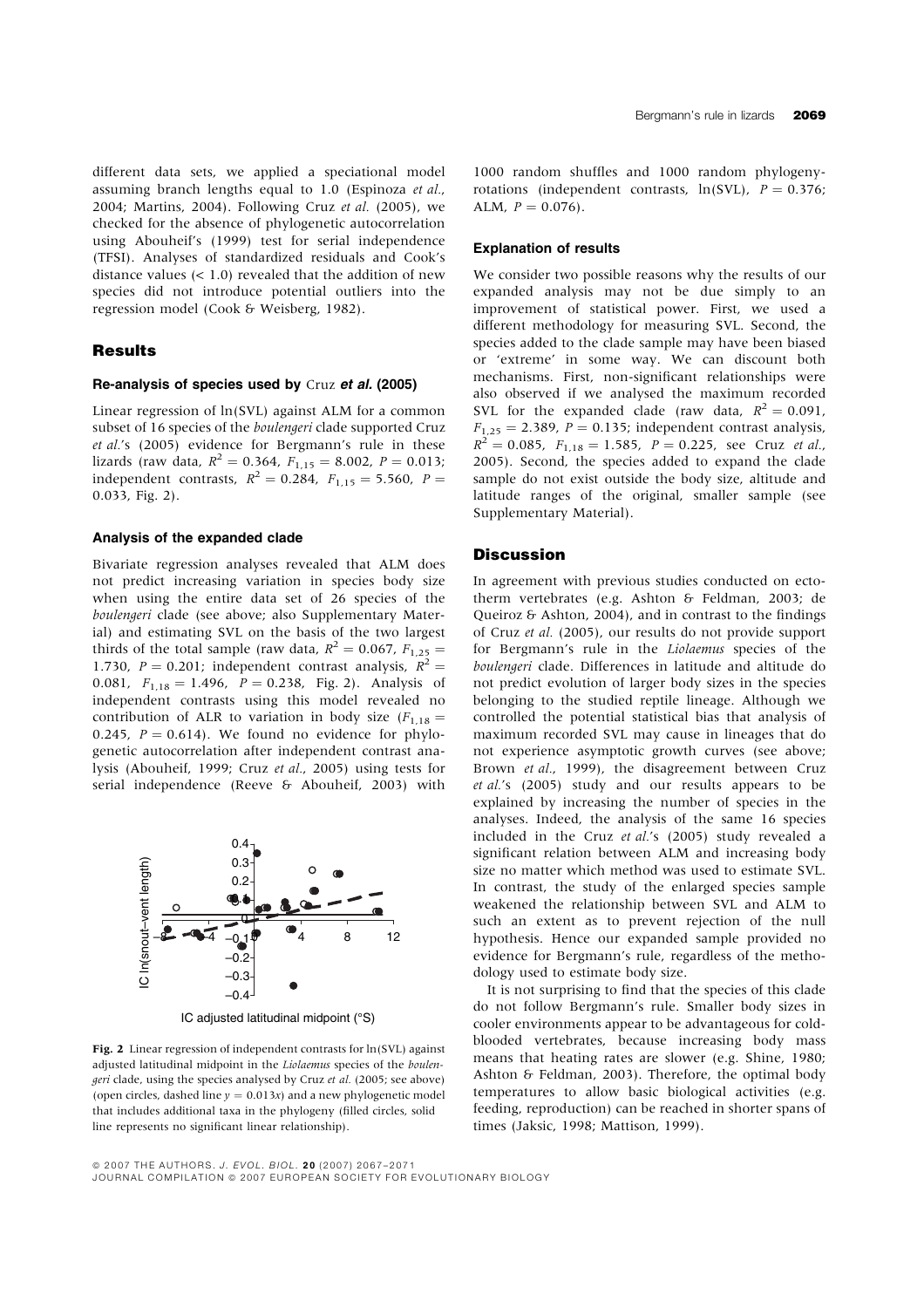We conclude that adequately-replicated evidence supporting Bergmann's rule in reptiles is so far restricted to turtle lineages (Ashton & Feldman, 2003). There remains no strong evidence for Bergmann's cline in other reptile groups (de Queiroz & Ashton, 2004). Finally, we suggest the need to test Bergmann's rule in species-rich monophyletic clades of ectotherms with taxa adapted to contrasting environmental conditions, based on samples covering a high proportion of their known diversity.

# Acknowledgments

The authors thank J.M. Cei and J.A. Scolaro for providing essential lizard samples for constructing the data set, and two anonymous referees for useful comments. DP-D is funded by an Overseas Research Student Award, an Exeter Research Student Award and a School of Biosciences PhD Scholarship. We also acknowledge funding from the European Social Fund and the Royal Society of London.

### **References**

- Abouheif, E. 1999. A method for testing the assumption of phylogenetic independence in comparative data. Evol. Ecol. Res. 1: 895–909.
- Ashton, K.G. 2002. Do amphibians follow Bergmann's rule? Can.
- J. Zool. 80: 708–716. Ashton, K.G. & Feldman, C.R. 2003. Bergmann's rule in nonavian reptiles: turtles follow it, lizards and snakes reverse it. Evolution 57: 1151–1163.
- Belk, M.C. & Houston, D.D. 2002. Bergmann's rule in ectotherms: a test using freshwater fishes. Am. Nat. 160: 803–808.
- Bergmann, C. 1847. Ueber die Verhaltnisse der warmeokonomie der thiere zu ihrer grosse. Gottinger Studien 3: 595–708.
- Blackburn, T.M., Gaston, K.J. & Loder, N. 1999. Geographic gradients in body size: a clarification of Bergmann's rule. Divers. Distrib. 5: 165–174.
- Brown, R.P., Znari, M., El Mouden, E.L.H. & Harris, P. 1999. Estimating asymptotic body size and testing geographic variation in Agama impalearis. Ecography 22: 277–283.
- Cei, J.M. 1993. Reptiles del noroeste, nordeste y este de la Argentina. Herpetofauna de las selvas subtropicales, puna y pampas. Mus. Reg. Sci. Nat. Torino Monogr. 14: 1–949.
- Cook, R.D. & Weisberg, S. 1982. Residuals and Influence in Regression. Chapman & Hall, New York.
- Cruz, F.B., Fitzgerald, L.A. Espinoza, R.E. & Schulte, J.A., II 2005. The importance of phylogenetic scale in tests of Bergmann's and Rapoport's rules: lessons from a clade of South American lizards. J. Evol. Biol. 18: 1559–1574.
- Espinoza, R.E., Wiens, J.J. & Tracy, C.R. 2004. Recurrent evolution of herbivory in small, cold-climate lizards: breaking the ecophysiological rules or reptilian herbivory. Proc. Natl. Acad. Sci. USA 101: 16819–16824.
- Etheridge, R. 1993. Lizards of the Liolaemus darwinii Complex (Squamata: Iguania: Tropiduridae) in Northern Argentina. Boll. Mus. Reg. Sci. Nat. Torino 11: 137–199.
- Etheridge, R. 2000. A review of lizards of the Liolaemus wiegmanni group (Squamata: Iguania: Tropiduridae) and a

history of morphological change in the sand-dwelling species. Herpetological Monographs 14: 293–352.

- Felsenstein, J. 1985. Phylogenies and the comparative method. Am. Nat. 125: 1-15.
- Glossip, D. & Losos, J.B. 1997. Ecological correlates of number of subdigital lamellae in anoles. Herpetologica 53: 192–199.
- Jaksic, F.M. 1998. Ecología de los vertebrados de Chile. Ediciones de la Universidad Católica de Chile, Santiago.
- Lindsey, C.C. 1966. Body sizes of poikilotherm vertebrates at different latitudes. Evolution 20: 456-465.
- Losos, J.B. 1990. Ecomorphology, performance capability, and scaling of West Indian Anolis lizards: an evolutionary analysis. Ecol. Monogr. 60: 369–388.
- Losos, J.B., Butler, M. & Schoener, T.W. 2003. Sexual dimorphism in body size and shape in relation to habitat use among species of Caribbean Anolis lizards. In: Lizard Social Behaviour (S. F. Fox, J. K. McCoy & T. A. Baird, eds), pp. 356–380. John Hopkins University Press, Baltimore and London.
- Lutgens, F.K. & Tarbuck, E.J. 1998. The Atmosphere, and Introduction to Meteorology. Prentice Hall, Upper Saddle River, NJ.
- Martins, E.P. 2004. COMPARE, Version 4.6b. Computer Programs for the Statistical Analysis of Comparative Data. Distributed by the author at http://compare.bio.indiana.edu/. Department of Biology, Indiana University, Bloomington, IN.
- Mattison, C. 1999. Lizards of the World. Blandford, London.
- Peters, R.H. 1983. The Ecological Implications of Body Size. Cambridge University Press, Cambridge.
- Pincheira-Donoso, D. & Núñez, H. 2005. Las especies chilenas del género Liolaemus (Iguania, Tropiduridae, Liolaeminae). Taxonomía, sistemática y evolución. Publ. Ocas. Mus. Nac. Hist. Nat. Chile Monogr. 59: 1–486.
- Pincheira-Donoso, D., Scolaro, J.A. & Schulte, J.A., II 2007. The limits of polymorphism in Liolaemus rothi: molecular and phenotypic evidence for a new species of the Liolaemus boulengeri clade (Iguanidae, Liolaemini) from boreal Patagonia of Chile. Zootaxa 1452: 25–42.
- de Queiroz, A. & Ashton, K.G. 2004. The phylogeny of a specieslevel tendency: species heritability and possible deep origins of Bergmann's rule in tetrapods. Evolution 58: 1674–1684.
- Ray, C. 1960. The application of Bergmann's and Allen's rules to the poikilotherms. J. Morphol. 106: 85-108.
- Reeve, J. & Abouheif, E. 2003. Phylogenetic Independence, Version 2.0. Department of Biology, McGill University, Montreal, QC, Canada.
- Rummel, J.D. & Roughgarden, J. 1985. Effects of reduced perchheights on competition between two Anolis lizards. Ecology 66: 430–444.
- Shine, R. 1980. "Costs" of reproduction in reptiles. Oecologia 46: 92–100.
- Wiens, J.J., Parra-Olea, G., García-París, M. & Wake, D.B. 2007. Phylogenetic history underlies elevational biodiversity patterns in tropical salamanders. Proc. R. Soc. Lond. B Biol. Sci. 274: 919–928.

## Supplementary Material

The following supplementary material is available for this article:

Table S1. Summary of the Liolaemus species included in this study.